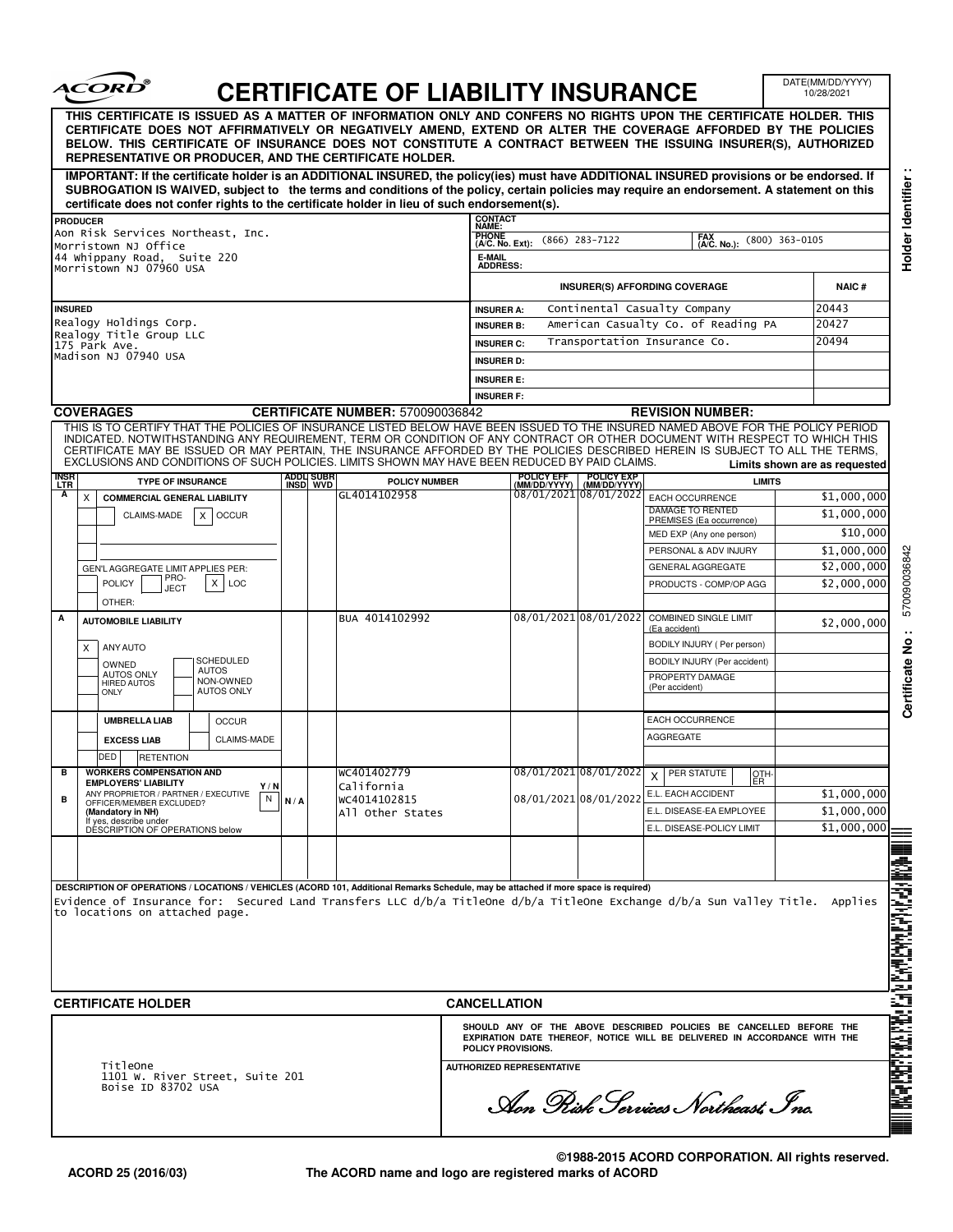| <b>ADDITIONAL REMARKS SCHEDULE</b><br>Page $\_$ of $\_$<br>NAMED INSURED<br><b>AGENCY</b><br>Aon Risk Services Northeast, Inc.<br>Realogy Holdings Corp.<br>POLICY NUMBER<br>See Certificate Number: 570090036842<br>CARRIER<br>NAIC CODE<br>EFFECTIVE DATE:<br>See Certificate Number: 570090036842<br><b>ADDITIONAL REMARKS</b><br>THIS ADDITIONAL REMARKS FORM IS A SCHEDULE TO ACORD FORM,<br>FORM NUMBER: ACORD 25 FORM TITLE: Certificate of Liability Insurance<br><b>NAIC#</b><br><b>INSURER(S) AFFORDING COVERAGE</b><br><b>INSURER</b><br><b>INSURER</b><br><b>INSURER</b><br><b>INSURER</b><br>If a policy below does not include limit information, refer to the corresponding policy on the ACORD<br><b>ADDITIONAL POLICIES</b><br>certificate form for policy limits.<br><b>POLICY</b><br><b>POLICY</b><br><b>INSR</b><br><b>ADDL SUBR</b><br>POLICY NUMBER<br><b>LIMITS</b><br><b>EFFECTIVE</b><br><b>EXPIRATION</b><br>TYPE OF INSURANCE<br>$_{\rm LTR}$<br><b>WVD</b><br><b>INSD</b><br><b>DATE</b><br><b>DATE</b><br>(MM/DD/YYYY)<br>(MM/DD/YYYY)<br>WORKERS COMPENSATION<br>WC4014102734<br>08/01/2021 08/01/2022<br>N/A<br>C<br>AZ, OR, WI |  |  |  | LOC#: |  |
|----------------------------------------------------------------------------------------------------------------------------------------------------------------------------------------------------------------------------------------------------------------------------------------------------------------------------------------------------------------------------------------------------------------------------------------------------------------------------------------------------------------------------------------------------------------------------------------------------------------------------------------------------------------------------------------------------------------------------------------------------------------------------------------------------------------------------------------------------------------------------------------------------------------------------------------------------------------------------------------------------------------------------------------------------------------------------------------------------------------------------------------------------------------|--|--|--|-------|--|
|                                                                                                                                                                                                                                                                                                                                                                                                                                                                                                                                                                                                                                                                                                                                                                                                                                                                                                                                                                                                                                                                                                                                                                |  |  |  |       |  |
|                                                                                                                                                                                                                                                                                                                                                                                                                                                                                                                                                                                                                                                                                                                                                                                                                                                                                                                                                                                                                                                                                                                                                                |  |  |  |       |  |
|                                                                                                                                                                                                                                                                                                                                                                                                                                                                                                                                                                                                                                                                                                                                                                                                                                                                                                                                                                                                                                                                                                                                                                |  |  |  |       |  |
|                                                                                                                                                                                                                                                                                                                                                                                                                                                                                                                                                                                                                                                                                                                                                                                                                                                                                                                                                                                                                                                                                                                                                                |  |  |  |       |  |
|                                                                                                                                                                                                                                                                                                                                                                                                                                                                                                                                                                                                                                                                                                                                                                                                                                                                                                                                                                                                                                                                                                                                                                |  |  |  |       |  |
|                                                                                                                                                                                                                                                                                                                                                                                                                                                                                                                                                                                                                                                                                                                                                                                                                                                                                                                                                                                                                                                                                                                                                                |  |  |  |       |  |
|                                                                                                                                                                                                                                                                                                                                                                                                                                                                                                                                                                                                                                                                                                                                                                                                                                                                                                                                                                                                                                                                                                                                                                |  |  |  |       |  |
|                                                                                                                                                                                                                                                                                                                                                                                                                                                                                                                                                                                                                                                                                                                                                                                                                                                                                                                                                                                                                                                                                                                                                                |  |  |  |       |  |
|                                                                                                                                                                                                                                                                                                                                                                                                                                                                                                                                                                                                                                                                                                                                                                                                                                                                                                                                                                                                                                                                                                                                                                |  |  |  |       |  |
|                                                                                                                                                                                                                                                                                                                                                                                                                                                                                                                                                                                                                                                                                                                                                                                                                                                                                                                                                                                                                                                                                                                                                                |  |  |  |       |  |
|                                                                                                                                                                                                                                                                                                                                                                                                                                                                                                                                                                                                                                                                                                                                                                                                                                                                                                                                                                                                                                                                                                                                                                |  |  |  |       |  |
|                                                                                                                                                                                                                                                                                                                                                                                                                                                                                                                                                                                                                                                                                                                                                                                                                                                                                                                                                                                                                                                                                                                                                                |  |  |  |       |  |
|                                                                                                                                                                                                                                                                                                                                                                                                                                                                                                                                                                                                                                                                                                                                                                                                                                                                                                                                                                                                                                                                                                                                                                |  |  |  |       |  |
|                                                                                                                                                                                                                                                                                                                                                                                                                                                                                                                                                                                                                                                                                                                                                                                                                                                                                                                                                                                                                                                                                                                                                                |  |  |  |       |  |
|                                                                                                                                                                                                                                                                                                                                                                                                                                                                                                                                                                                                                                                                                                                                                                                                                                                                                                                                                                                                                                                                                                                                                                |  |  |  |       |  |
|                                                                                                                                                                                                                                                                                                                                                                                                                                                                                                                                                                                                                                                                                                                                                                                                                                                                                                                                                                                                                                                                                                                                                                |  |  |  |       |  |
|                                                                                                                                                                                                                                                                                                                                                                                                                                                                                                                                                                                                                                                                                                                                                                                                                                                                                                                                                                                                                                                                                                                                                                |  |  |  |       |  |
|                                                                                                                                                                                                                                                                                                                                                                                                                                                                                                                                                                                                                                                                                                                                                                                                                                                                                                                                                                                                                                                                                                                                                                |  |  |  |       |  |
|                                                                                                                                                                                                                                                                                                                                                                                                                                                                                                                                                                                                                                                                                                                                                                                                                                                                                                                                                                                                                                                                                                                                                                |  |  |  |       |  |
|                                                                                                                                                                                                                                                                                                                                                                                                                                                                                                                                                                                                                                                                                                                                                                                                                                                                                                                                                                                                                                                                                                                                                                |  |  |  |       |  |
|                                                                                                                                                                                                                                                                                                                                                                                                                                                                                                                                                                                                                                                                                                                                                                                                                                                                                                                                                                                                                                                                                                                                                                |  |  |  |       |  |
|                                                                                                                                                                                                                                                                                                                                                                                                                                                                                                                                                                                                                                                                                                                                                                                                                                                                                                                                                                                                                                                                                                                                                                |  |  |  |       |  |
|                                                                                                                                                                                                                                                                                                                                                                                                                                                                                                                                                                                                                                                                                                                                                                                                                                                                                                                                                                                                                                                                                                                                                                |  |  |  |       |  |
|                                                                                                                                                                                                                                                                                                                                                                                                                                                                                                                                                                                                                                                                                                                                                                                                                                                                                                                                                                                                                                                                                                                                                                |  |  |  |       |  |
|                                                                                                                                                                                                                                                                                                                                                                                                                                                                                                                                                                                                                                                                                                                                                                                                                                                                                                                                                                                                                                                                                                                                                                |  |  |  |       |  |
|                                                                                                                                                                                                                                                                                                                                                                                                                                                                                                                                                                                                                                                                                                                                                                                                                                                                                                                                                                                                                                                                                                                                                                |  |  |  |       |  |
|                                                                                                                                                                                                                                                                                                                                                                                                                                                                                                                                                                                                                                                                                                                                                                                                                                                                                                                                                                                                                                                                                                                                                                |  |  |  |       |  |
|                                                                                                                                                                                                                                                                                                                                                                                                                                                                                                                                                                                                                                                                                                                                                                                                                                                                                                                                                                                                                                                                                                                                                                |  |  |  |       |  |
|                                                                                                                                                                                                                                                                                                                                                                                                                                                                                                                                                                                                                                                                                                                                                                                                                                                                                                                                                                                                                                                                                                                                                                |  |  |  |       |  |
|                                                                                                                                                                                                                                                                                                                                                                                                                                                                                                                                                                                                                                                                                                                                                                                                                                                                                                                                                                                                                                                                                                                                                                |  |  |  |       |  |
|                                                                                                                                                                                                                                                                                                                                                                                                                                                                                                                                                                                                                                                                                                                                                                                                                                                                                                                                                                                                                                                                                                                                                                |  |  |  |       |  |
|                                                                                                                                                                                                                                                                                                                                                                                                                                                                                                                                                                                                                                                                                                                                                                                                                                                                                                                                                                                                                                                                                                                                                                |  |  |  |       |  |
|                                                                                                                                                                                                                                                                                                                                                                                                                                                                                                                                                                                                                                                                                                                                                                                                                                                                                                                                                                                                                                                                                                                                                                |  |  |  |       |  |
|                                                                                                                                                                                                                                                                                                                                                                                                                                                                                                                                                                                                                                                                                                                                                                                                                                                                                                                                                                                                                                                                                                                                                                |  |  |  |       |  |
|                                                                                                                                                                                                                                                                                                                                                                                                                                                                                                                                                                                                                                                                                                                                                                                                                                                                                                                                                                                                                                                                                                                                                                |  |  |  |       |  |
|                                                                                                                                                                                                                                                                                                                                                                                                                                                                                                                                                                                                                                                                                                                                                                                                                                                                                                                                                                                                                                                                                                                                                                |  |  |  |       |  |
|                                                                                                                                                                                                                                                                                                                                                                                                                                                                                                                                                                                                                                                                                                                                                                                                                                                                                                                                                                                                                                                                                                                                                                |  |  |  |       |  |

**AGENCY CUSTOMER ID:** 570000029054

**ACORD 101 (2008/01) © 2008 ACORD CORPORATION. All rights reserved.**